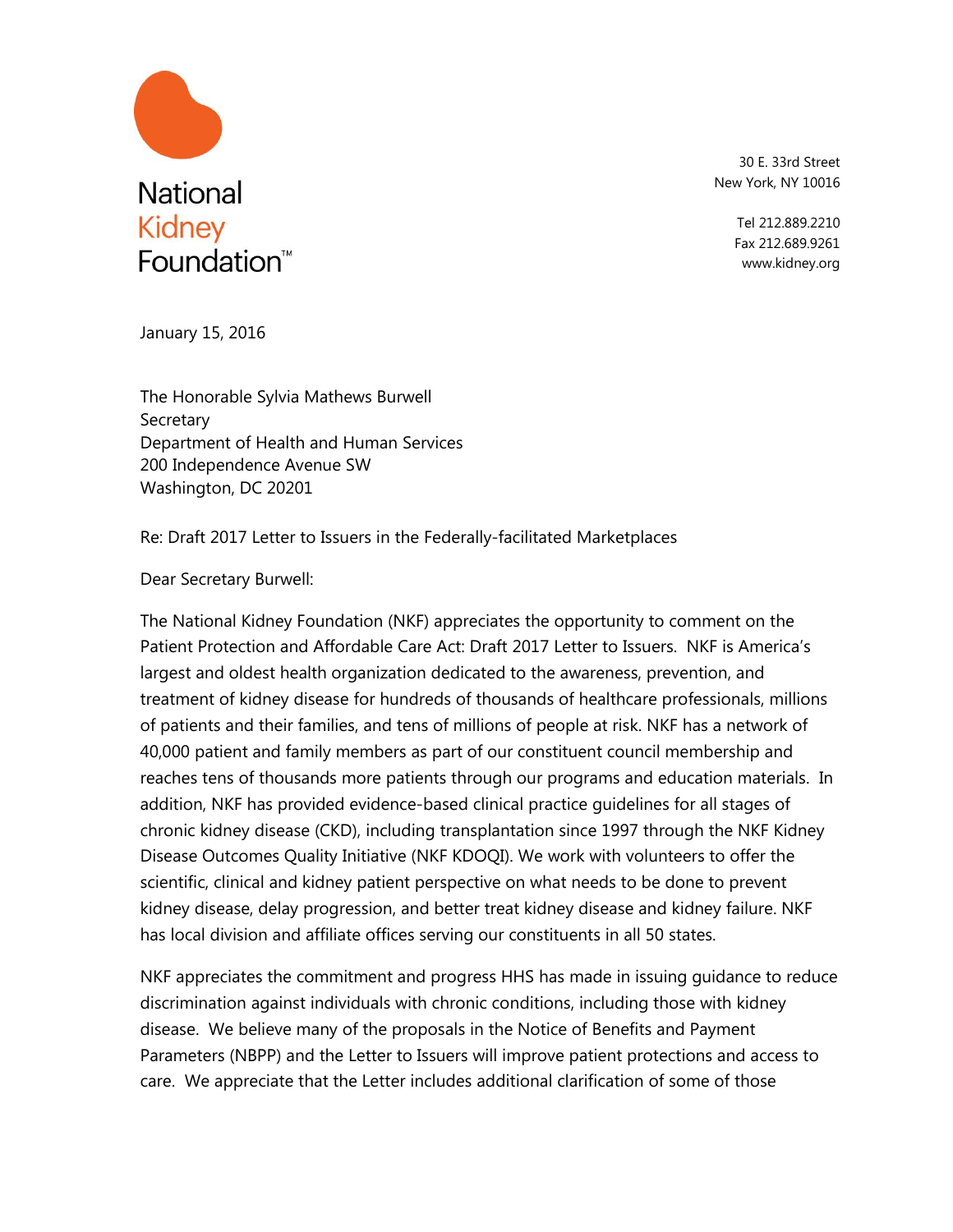> Tel 212.889.2210 Fax 212.689.9261 www.kidney.org

proposals and we offer additional comments on how to ensure better patient protections moving forward.

### **Network Adequacy Standards**

 $\overline{a}$ 

NKF supports the HHS proposal to ensure provider network adequacy using the following metrics:

- Prospective time and distance standards at least as stringent as the FFE standard; and
- Prospective minimum provider-covered person ratios for the specialties with the highest utilization rate for its State.

NKF particularly appreciates the additional detail on the proposed Federal time and distance standards. However, we note that organ transplant centers are not identified in the standards and we are concerned that the standards deviate from the Medicare Advantage (MA) standards and permit longer drive times and distances for patients to access a dialysis facility. As stated in our NBPP comments, given that dialysis patients typically receive treatment in an outpatient facility three times per week for four hours a day, it is important that patients are not required to commute a significant distance for treatment. Shorter travel times and distance to dialysis clinics have been associated with improved patient outcomes and a higher health-related quality of life. $1$  Dialysis patients encountering burdensome transit demands, are more likely to miss or shorten treatments. Compared with other dialysis patients, those who *missed* one or more dialysis sessions in a month had a 25% higher risk of death. Patients who *shortened* three or more dialysis treatments in a month had a 20% higher risk of death than those who received the prescribed treatment.<sup>2</sup> Additionally, patients who miss dialysis treatments are more likely to end up needing expensive care in hospital emergency departments.

To help protect patients from having to commute further to a dialysis facility, we strongly encourage HHS to adopt the MA standards, which are much more reasonable. In addition,

 $1$  M. J. Diamant, et al. A Comparison of Quality of Life and Travel-Related Factors between In-center and Satellite-Based Hemodialysis Patients *Clin J Am Soc Nephrol* 5: 268–274, 2010.

<sup>2</sup> J.E. Leggat, et al, Noncompliance in Hemodialysis: Predictors and Survival Analysis, *Am J. Kidney Dis*. 1998 Jul;32(1):139-45.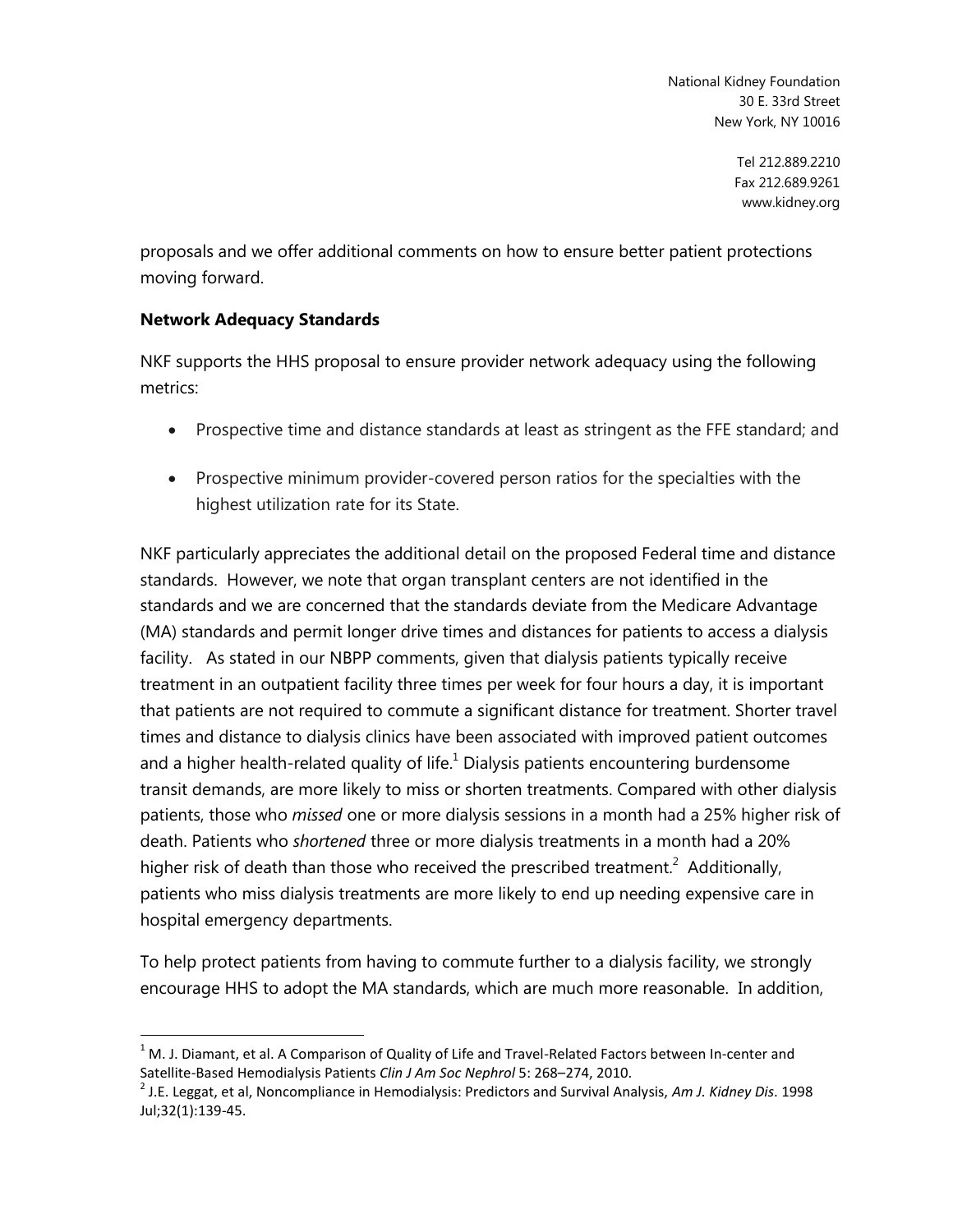> Tel 212.889.2210 Fax 212.689.9261 www.kidney.org

we encourage HHS to adopt MA standards for transplant centers and to provide Federal oversight to ensure that plans in the FFMs are meeting those standards.

### **Continuity of Care**

NKF appreciates HHS addressing the need for individuals with chronic conditions to maintain access to their healthcare providers when they are undergoing active treatment. We echo our comments from the NBPP here and urge HHS to finalize its proposal to ensure that individuals undergoing active treatment maintain access to their provider for 90 days when the provider is terminated by the plan without cause and that the provider still be considered an in network provider in terms of cost-sharing to the patients. We also encourage HHS to extend this proposal to ensure patients undergoing active treatment, with a provider whose contract is non-renewed as termination without cause, are able to continue seeing that provider. While patients with ESRD meet the proposed definitions and criteria for "active treatment," we request HHS specifically include ESRD patients on dialysis in the list of examples for "a serious acute condition as a disease or condition requiring complex on-going care which the covered person is currently receiving."

### **Discriminatory Benefit Design**

### *ESRD*

NKF appreciates the reminder that ESRD patients are not required to enroll in Medicare and are eligible for Marketplace coverage when they are not enrolled in Medicare (should they meet the standard eligibility requirements). Per our comments on the NBPP, we request that HHS clarify that issuers are not able to terminate coverage, limit benefits, or use nonnegotiated rates subjecting patients to balance billing charges that do not count towards the patient's out- of- pocket maximum based on a patient's eligibility for Medicare due to ESRD. Doing so discriminates against a patient with ESRD and could cause them to feel they have no other option but to enroll in Medicare. While nearly 80 percent of ESRD patients do elect to enroll in Medicare there are some patients who prefer to have private insurance coverage and patients should have the right to make that choice. Given that issuers in some states continue to have policies with this discriminatory language, we request that HHS also review plans for discriminatory benefit design language that coerces, requires, or imposes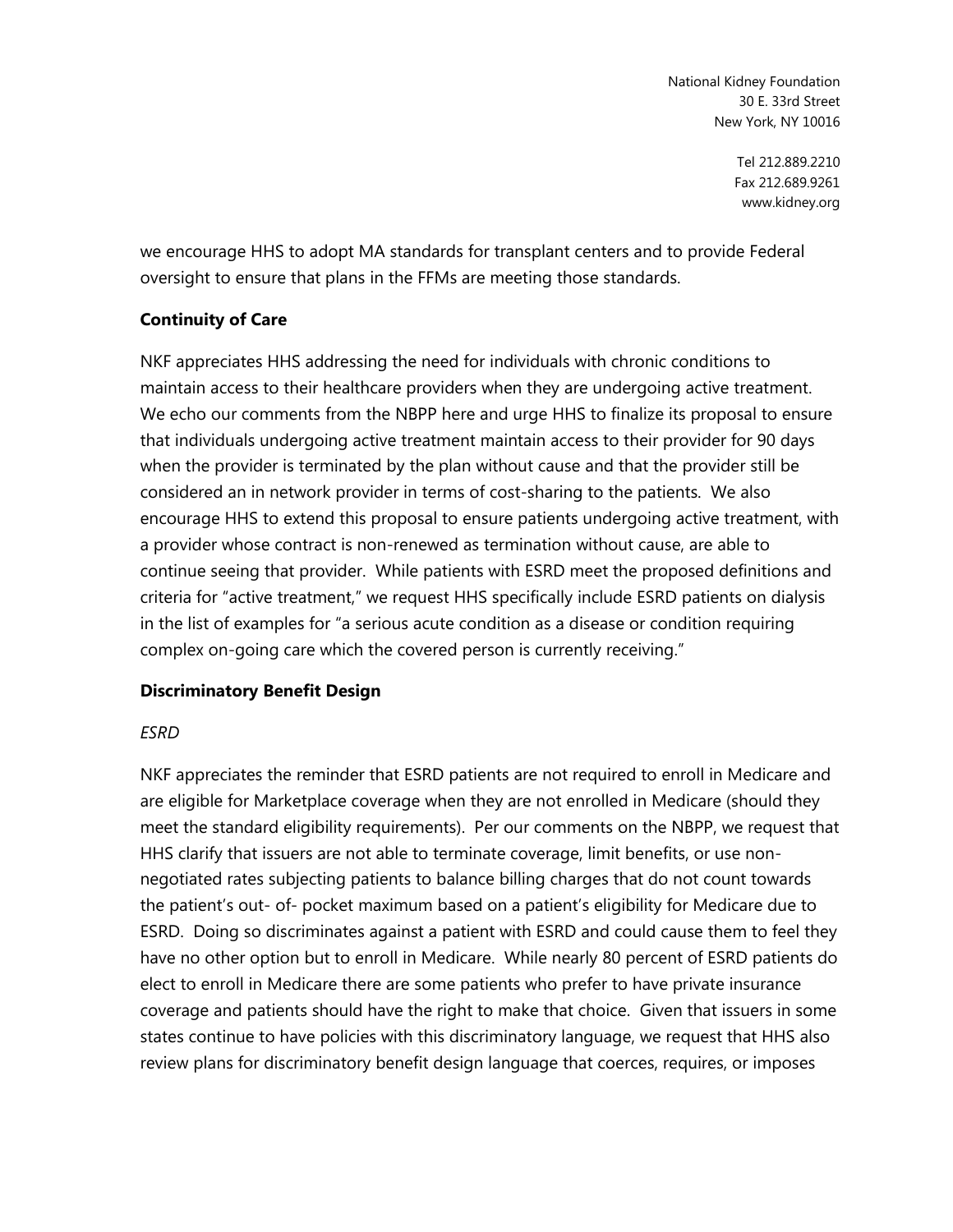> Tel 212.889.2210 Fax 212.689.9261 www.kidney.org

penalties for ESRD patients who do not enroll in Medicare and enforce with the issuers that this language is prohibited.

### *Prescription Drugs*

NKF is pleased that HHS will conduct formulary reviews and look at high cost-sharing and tier placement across medications used to treat certain chronic conditions. However, we caution against complete reliance on clinical guidelines to determine appropriate access. These guidelines are important to give healthcare practitioners a starting point in the care of patients, but ultimately it is up to the physician who knows the medical history of the individual patient to tailor treatments that will result in the best outcomes for that patient. This is particularly the case for organ transplant recipients as individual patients respond differently to various immunosuppressive drug combinations and many of the reasons are not understood.

Limited formularies and high cost sharing on certain medications can limit options for patients and reduce practitioners' abilities to deliver care that addresses individual patients' needs, goals and outcomes. Timely access to immunosuppressive drugs for organ transplant recipients is the difference between organ rejection (or potentially death) and maintaining the transplant. NKF commissioned a study which identified that 19 to 32 percent of Silver plans are using coinsurance with the average amount being 36 percent and outliers charging as high as 60 percent for certain drugs. This poses a substantial barrier to organ transplant patients accessing their medications. While we appreciate the agency's attention for prescription drug access across certain chronic conditions, NKF urges HHS to review formularies for discriminatory tier placement and cost sharing for all medications used to treat chronic conditions, including immunosuppressive drugs and enforce prohibition of such activities. In addition, it is highly important that these reviews be supplemented by the timely appeals process that allows those with life-threatening conditions to have appeal decisions issued within 24 hours.

## **Third Party Payments**

With regard to required acceptance by issuers of third party premium assistance payments, we reiterate our comments from the NBPP that the proposed requirements also extend to non-profit entities even when the patient population may be eligible for other credible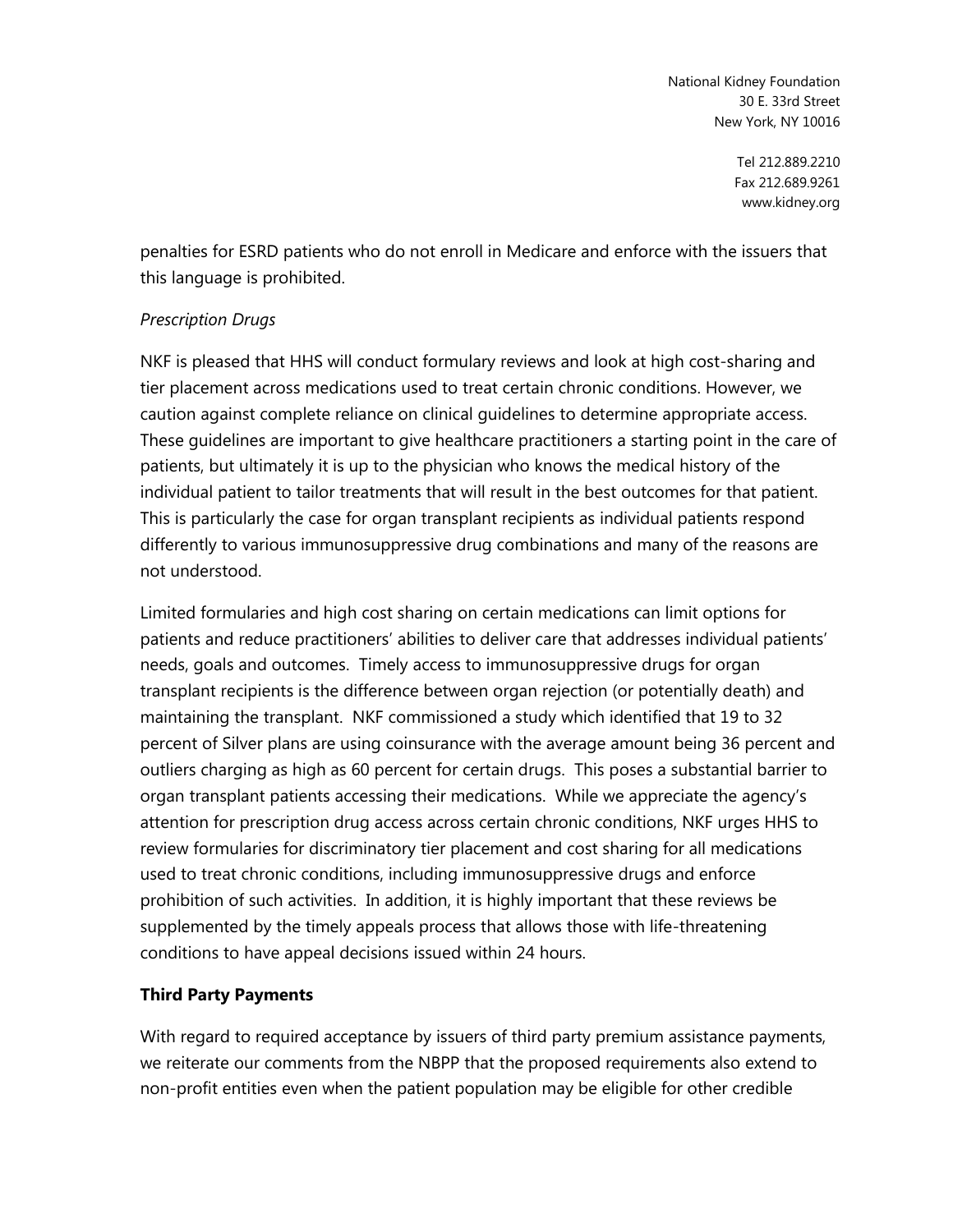> Tel 212.889.2210 Fax 212.689.9261 www.kidney.org

coverage. As highlighted above, ESRD patients are not required to enroll in Medicare and while it is considered credible coverage, there are certain circumstances where Medicare results in patients having greater out-of-pocket costs than the maximums established for the Marketplace and additional reasons some patients desire maintaining private coverage.

The American Kidney Fund (AKF) has provided premium and cost-sharing assistance to dialysis patients for many years – affording them the option to maintain health insurance coverage of their choice. The AKF program helps protect dialysis patients' choice in insurance coverage and makes accessing healthcare services and dialysis services more affordable for patients whether they choose Medicare (with Medigap coverage), Medicaid, or private coverage. The HHS Office of the Inspector General has approved arrangements such as AKF's Health Insurance Premium Program (HIPP) and stated that it is a program that "will expand, rather than limit, beneficiaries' freedom of choice."<sup>3</sup> NKF urges HHS to notify issuers that plans must accept third party payments from non-profit charitable organizations that existed prior to the enactment of the ACA, have been reviewed favorably by the OIG, and offers assistance for the purchase of any coverage option.

### **Decision Support Tools**

Decision support tools are vitally important to help consumers pick plans that best meet their healthcare needs and we appreciate the agency's development and deployment of such tools. As a result patients will be able to select plans based on network status of their healthcare providers, coverage of their medications, and an estimate of their annual out-ofpocket costs. NKF encourages further refinement of these tools, particularly in the out-ofpocket costs and echoes the recommendations of the National Health Council, which has experience in developing and maintaining an out-of-pocket cost calculator. The Marketplace calculator should provide cost estimates based on the exact medications patients enter and types of providers they expect to use. Integration of the provider and formulary tools into the cost calculator would simplify consumers' shopping experience by allowing them to enter their providers and medications and identify plans based on this information as well as compare those plans by costs. Patients could then make adjustments on this selection criteria based on the number of results they receive.

 $\overline{a}$ 

 $^3$  HHS OIG, Advisory Opinion No. 97-1, June 11, 1997.